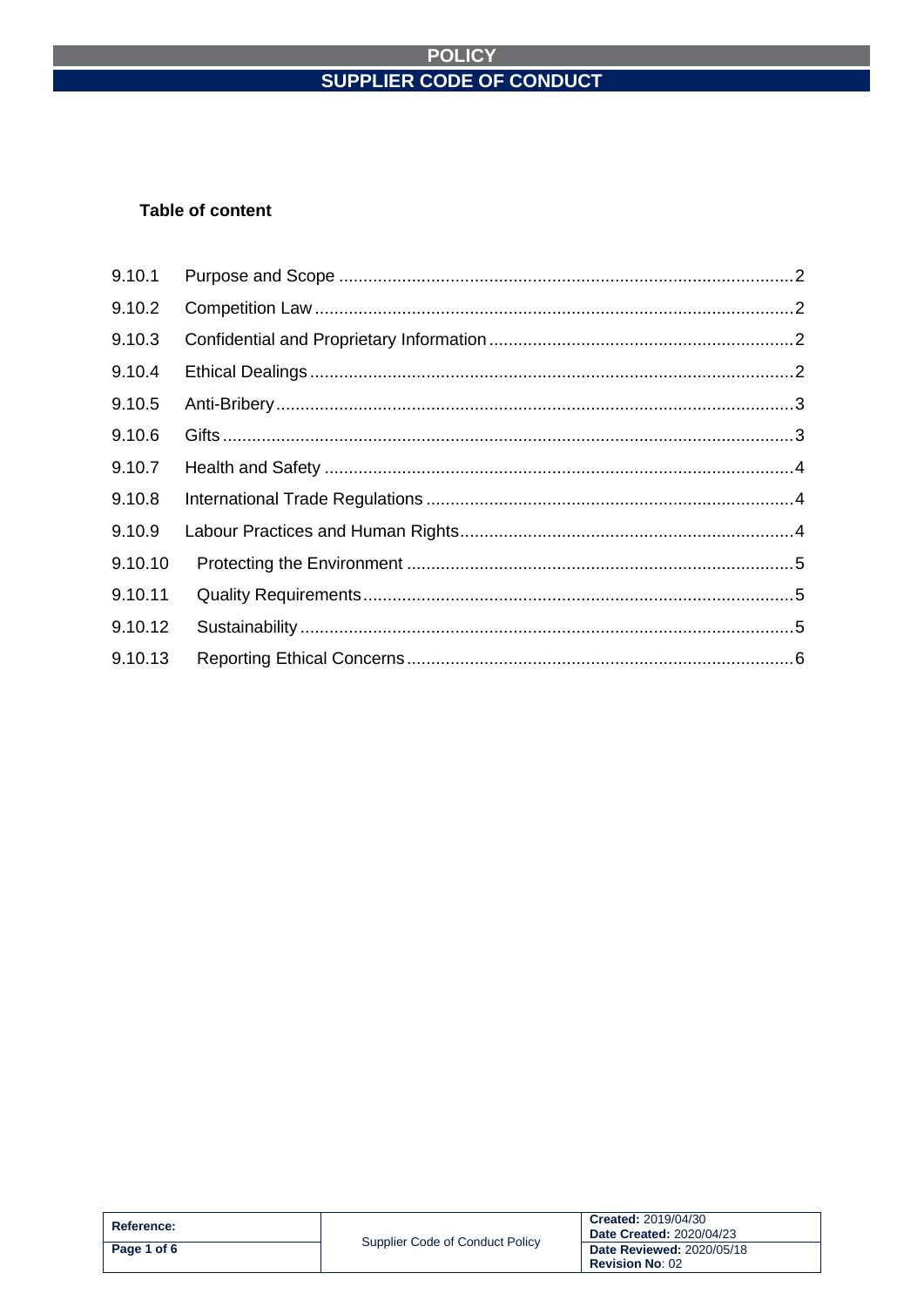## <span id="page-1-0"></span>**9.10.1 Purpose and Scope**

This Supplier Code of Conduct (the "Code") sets out the principles and expectations of Unitrans Supply Chain Solutions ("USCS") as to how existing and new suppliers of goods and services to USCS ("Suppliers"), including their affiliates, representatives and employees, are to conduct business with USCS. USCS, including all its employees, has a duty to comply with applicable laws and regulations and, in addition, King IV requires USCS to behave responsibly and ethically. USCS, therefore, expects its Suppliers to operate with values comparable to its own and in a manner that is consistent with good corporate governance.

Suppliers are required to take steps to ensure that this Code is communicated throughout their organisations.

Suppliers may be subject to inspections and/or audits to ensure compliance with this Code and specifically regarding Labour Practices, Human Rights and the Environment. USCS regards any contravention of this Code by a Supplier as a serious matter which could result in the termination of the business relationship and possibly the institution of civil or criminal proceedings.

USCS requires its Suppliers to commit to and comply with the following minimum standards:

#### <span id="page-1-1"></span>**9.10.2 Competition Law**

USCS subscribes to the principles of free and fair competition as embodied in the relevant competition laws of South Africa.

USCS therefore requires that all Suppliers conduct their business in full compliance with applicable competition laws intended to promote free and fair competition and not enter into prohibited agreements or practices, formal or informal, such as price fixing, market sharing, bid rigging, collusion, "kickbacks", etc.

#### <span id="page-1-2"></span>**9.10.3 Confidential and Proprietary Information**

Suppliers may not use for their own purpose or disclose to any third party, USCS's intellectual property, trade secrets or other confidential, proprietary or sensitive information ("USCS's Information") without the prior written consent of USCS.

Suppliers may disclose USCS's Information to persons within the Suppliers' organisation strictly on a "need to know" or "need to use" basis and for the sole purpose of supplying goods and/or services to USCS

### <span id="page-1-3"></span>**9.10.4 Ethical Dealings**

USCS seeks to deal with Suppliers honestly and ethically and will give all potential suppliers fair consideration. Decisions will be based on objective criteria such as price, quality, B-BBEE status, service capability, reliability, track record and integrity.

The giving or receiving of any kickbacks, bribes or similar payments of any sort is prohibited. USCS employees may not receive any commissions, money or item of value other than

| <b>Reference:</b> | Supplier Code of Conduct Policy | <b>Created: 2019/04/30</b><br><b>Date Created: 2020/04/23</b> |
|-------------------|---------------------------------|---------------------------------------------------------------|
| Page 2 of 6       |                                 | <b>Date Reviewed: 2020/05/18</b><br><b>Revision No: 02</b>    |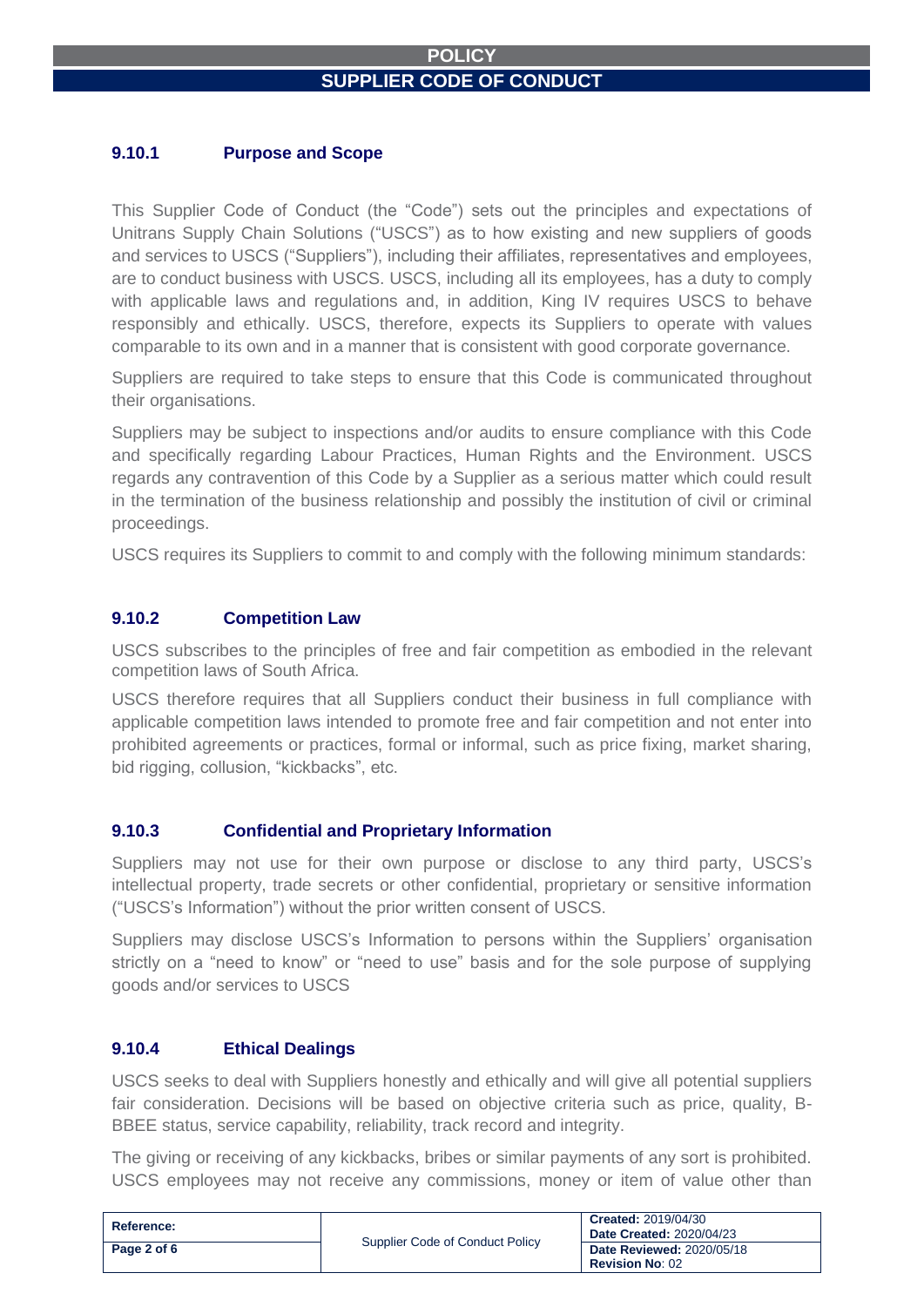regular remuneration and incentives as provided for in their terms of employment, either directly or indirectly, for negotiating, procuring, recommending or aiding in any transaction entered into on behalf of USCS, nor are they entitled to any direct or indirect financial interest in such transactions.

Suppliers are required to demonstrate the same high ethical standards and to conduct business with integrity and fairness.

USCS employees are prohibited from engaging in any private financial relationship with any Supplier, its owners, shareholders, directors, partners or members including the investment in or acquisition of any financial interest for their own account in any Supplier business, or with any of the owners, shareholders, directors, partners or members of such business, other than ordinary share dealings through a recognised stock exchange

# <span id="page-2-0"></span>**9.10.5 Anti-Bribery**

Suppliers must not engage in any conduct that would put USCS at risk of violating antibribery laws.

Company policy and anti-bribery laws around the world prohibit USCS and its employees from giving or accepting money or other inappropriate enticements, directly or indirectly to coerce or persuade the award of a business opportunity to USCS or the Supplier, as the case may be.

Suppliers may not, in their business relationship with USCS, act in any way, that violates USCS's policy or anti-bribery laws around the world. Suppliers must also ensure that their suppliers in the supply chain do not engage in the giving or receiving of bribes, kickbacks or other similar improper or unlawful payments

# <span id="page-2-1"></span>**9.10.6 Gifts**

Suppliers should be aware that it is not permissible for USCS employees to give or receive gifts, hospitality or favours that could influence any business decision or that create the appearance of influencing such decision.

Suppliers are therefore not to provide gifts, hospitality or favours to any USCS employee, their family members or friends other than the following:

- promotional material and reasonable business entertainment such as business breakfasts, lunches, cocktail parties or dinners;
- personal hospitality to events such as sporting events or theatres, provided that travel and accommodation costs are not included;
- business conferences and/or seminars, provided that travel and accommodation costs are not included;
- gifts to a maximum value of R2,000.00 (or the equivalent in local currency for operations outside South Africa) and less.

| Reference:  | Supplier Code of Conduct Policy | <b>Created: 2019/04/30</b><br><b>Date Created: 2020/04/23</b> |
|-------------|---------------------------------|---------------------------------------------------------------|
| Page 3 of 6 |                                 | <b>Date Reviewed: 2020/05/18</b><br><b>Revision No: 02</b>    |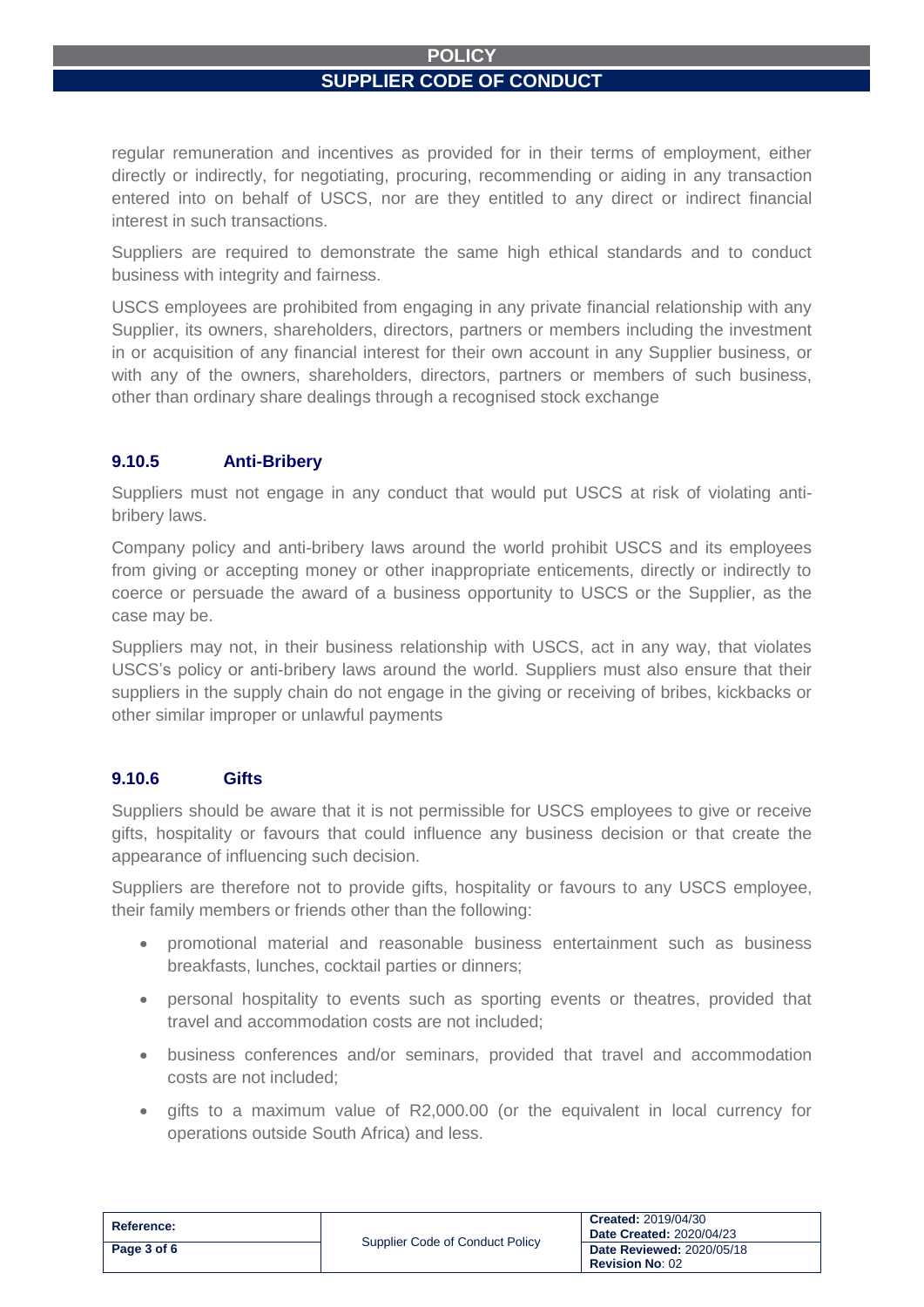The giving or receiving of gift vouchers or other cash equivalents above R2,000.00 (or the equivalent thereof in local currency for operations outside South Africa) or cash (regardless of the amount) is always prohibited.

Any deviations from this will only be allowed if permission is received in writing from a member of the executive committee for the respective division.

# <span id="page-3-0"></span>**9.10.7 Health and Safety**

Suppliers who do business with USCS are required to provide a safe and healthy work environment for all employees working at their sites. In addition, any Supplier employee or representative providing on-site services in a USCS facility is required to adhere to USCS safety standards and site rules.

#### <span id="page-3-1"></span>**9.10.8 International Trade Regulations**

USCS Suppliers must adhere to all applicable trade and import regulations that apply to their activities.

# <span id="page-3-2"></span>**9.10.9 Labour Practices and Human Rights**

USCS is committed to fair labour practices in the workplace and expects its Suppliers to take appropriate steps to ensure that they and their suppliers subscribe to the same principles and practices, and comply with labour laws of the country in which they operate, which include:

- a prohibition of all forms of unfair discrimination;
- an intolerance of the inhumane treatment of employees and behaviour which is tantamount to any form of harassment in the workplace;
- a prohibition of the use of child and forced labour:
- a prohibition of excessive working hours;
- meeting or exceeding minimum wages;
- the recognition of the right of employees to freedom of association, organisation and collective bargaining;
- respect for the privacy of all employees; and
- the provision of equal opportunities without the discrimination on the basis of age, colour, creed, disability, ethnic origin, gender, marital or family status, religion or sexual orientation. In addition, all promotions and recognition will be based purely on merit.

| Reference:  | Supplier Code of Conduct Policy | <b>Created: 2019/04/30</b><br><b>Date Created: 2020/04/23</b> |
|-------------|---------------------------------|---------------------------------------------------------------|
| Page 4 of 6 |                                 | <b>Date Reviewed: 2020/05/18</b><br><b>Revision No: 02</b>    |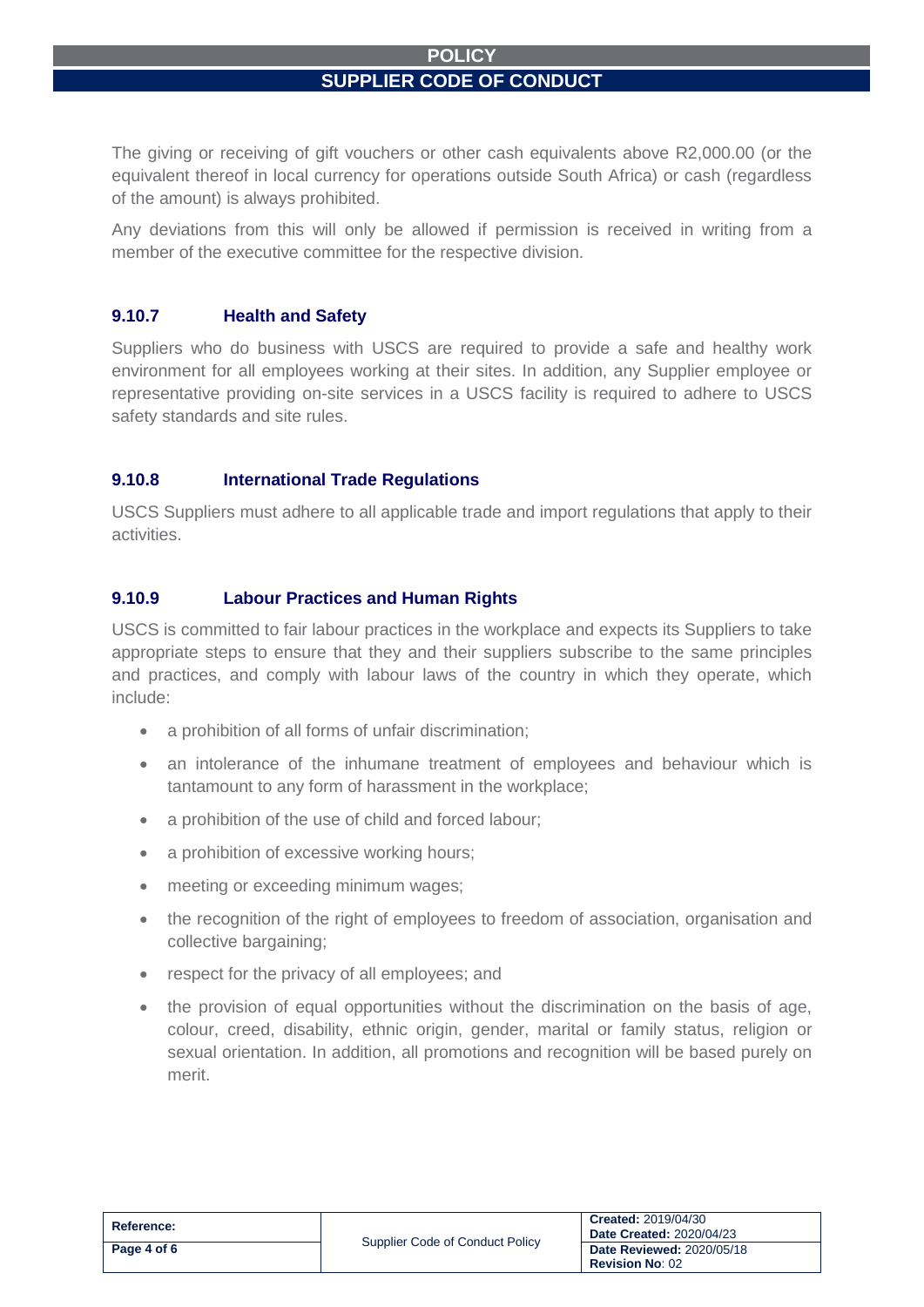#### <span id="page-4-0"></span>**9.10.10 Protecting the Environment**

USCS Suppliers shall comply strictly with the letter and spirit of applicable environmental laws and regulations. Suppliers must implement and maintain environmental policies to ensure that their actions are carried out in an environmentally responsible way and be transparent about and accountable for their environmental performance.

#### <span id="page-4-1"></span>**9.10.11 Quality Requirements**

USCS will only do business with Suppliers that produce, package, store and ship products in accordance with good manufacturing practices prevailing in their respective industries. Suppliers are expected to provide goods and services that consistently meet required specifications or at least industry standards.

#### <span id="page-4-2"></span>**9.10.12 Sustainability**

USCS is committed to the principle of sustainable development by striking an optimal balance between economic, environmental and social development and will strive to innovate and adopt best practice, working in consultation with its stakeholders. USCS expects its Suppliers to take sustainability seriously including:

- minimising their consumption of natural resources (including water) and waste generation;
- minimising the impact of their operations on the environment including energy consumption, carbon dioxide (CO2) and other greenhouse gases (GHG);
- maximising recycling where possible;
- minimising pollution and protecting the biodiversity; and
- <span id="page-4-3"></span>• requiring Suppliers to share its commitment to sustainability.

| <b>Reference:</b> |                                 | <b>Created: 2019/04/30</b><br><b>Date Created: 2020/04/23</b> |
|-------------------|---------------------------------|---------------------------------------------------------------|
| Page 5 of 6       | Supplier Code of Conduct Policy | <b>Date Reviewed: 2020/05/18</b><br><b>Revision No: 02</b>    |